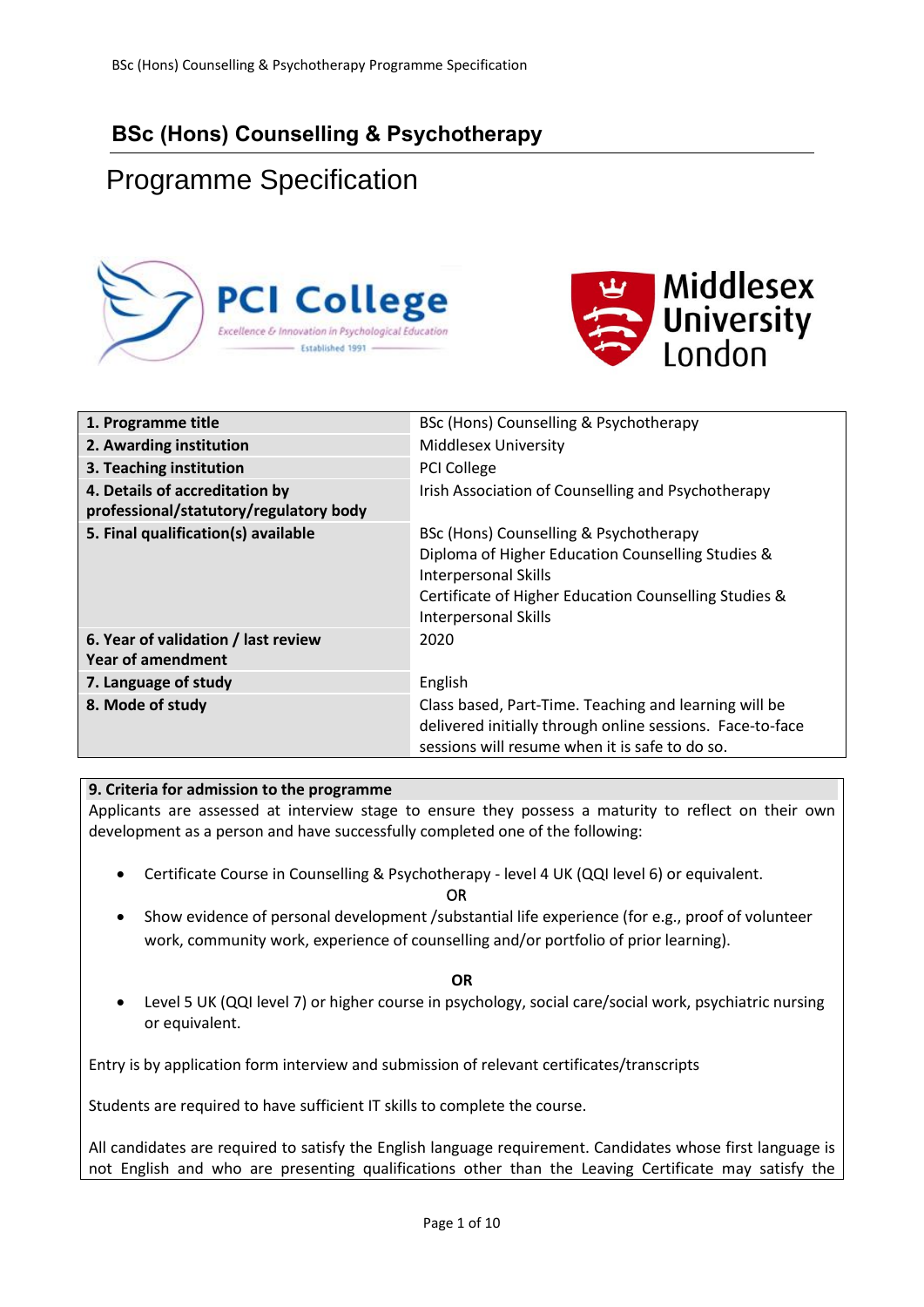requirement through the completion of the IELTS (International English Language Testing System), or equivalent, on the basis that they obtain a minimum band score of 6, which denotes a very good skill level of English. It should be noted that these are the minimum requirements in English and PCI College may set higher requirements in each case.

Each application will be considered on an individual basis at the discretion of the Programme Leader whose decision is final.

#### **10. Aims of the programme**

This course is designed to provide comprehensive training within the field of counselling and psychotherapy. The integrative training programme, resting on a humanistic framework, emphasises the importance of the therapeutic relationship as a medium through which healing can occur. The key aims of the course is to provide students with an integrative repertoire of professional counselling and psychotherapeutic skills and theoretical perspectives which can be employed in a wide variety of clinical settings. Students learning will focus on their personal and professional development to enable them to facilitate competent practice within the profession. Throughout the course students will develop a personal style and philosophy of counselling and psychotherapy that will underpin this work.

On completion of this course, students will qualify as a skilled, competent and creative therapist, who is ready to meet with confidence the needs of a fast-evolving society and are equipped to work in a variety of settings with a wide range of presenting issues. The programme conforms to Irish Association/British Association for Counselling and Psychotherapy (IACP/BACP) standards and ethical codes.

| 11. Programme outcomes                                                                                                                                                                                                                                                                                             |                                                                                                                                                                                                                                                 |  |  |  |  |  |  |  |  |
|--------------------------------------------------------------------------------------------------------------------------------------------------------------------------------------------------------------------------------------------------------------------------------------------------------------------|-------------------------------------------------------------------------------------------------------------------------------------------------------------------------------------------------------------------------------------------------|--|--|--|--|--|--|--|--|
| A. Knowledge and understanding                                                                                                                                                                                                                                                                                     | <b>Teaching/learning methods</b>                                                                                                                                                                                                                |  |  |  |  |  |  |  |  |
| On completion of this programme the successful<br>student will have knowledge and understanding of:                                                                                                                                                                                                                | Students gain knowledge and understanding through<br>Lecturer led teaching sessions<br>Independent research<br>$\bullet$                                                                                                                        |  |  |  |  |  |  |  |  |
| 1. Humanistic and Existential approaches to<br>Counselling and Psychotherapy, including<br>psychodynamic psychotherapy, CBT and<br>how interventions are applied to presenting<br>issues.<br>Philosophical concepts underpinning key<br>2.<br>therapeutic approaches.<br>3. The value of feedback, both giving and | Oral and written lecturer feedback<br>$\bullet$<br>Peer presentations,<br>$\bullet$<br>Group discussions,<br>$\bullet$<br>Reflexive practice,<br>٠<br>Dyads and triad work in group<br>$\bullet$<br>Journaling.<br>٠<br>Research webinars.<br>٠ |  |  |  |  |  |  |  |  |
| receiving, individually and in groups.<br>Influences on the development of self,<br>4.<br>including personal values, prejudices and<br>blind spots, and the manifestations of these<br>in the world.<br>5. Theoretical underpinnings of attachment                                                                 | <b>Assessment Method</b><br>Students' knowledge and understanding is assessed<br>by:<br>Written assignments, varying in length at<br>$\bullet$<br>different stages of the programme, from 1,000                                                 |  |  |  |  |  |  |  |  |
| and loss, family dynamics and sexuality.                                                                                                                                                                                                                                                                           | words to 6,000 words.<br>Class Presentations.<br>$\bullet$                                                                                                                                                                                      |  |  |  |  |  |  |  |  |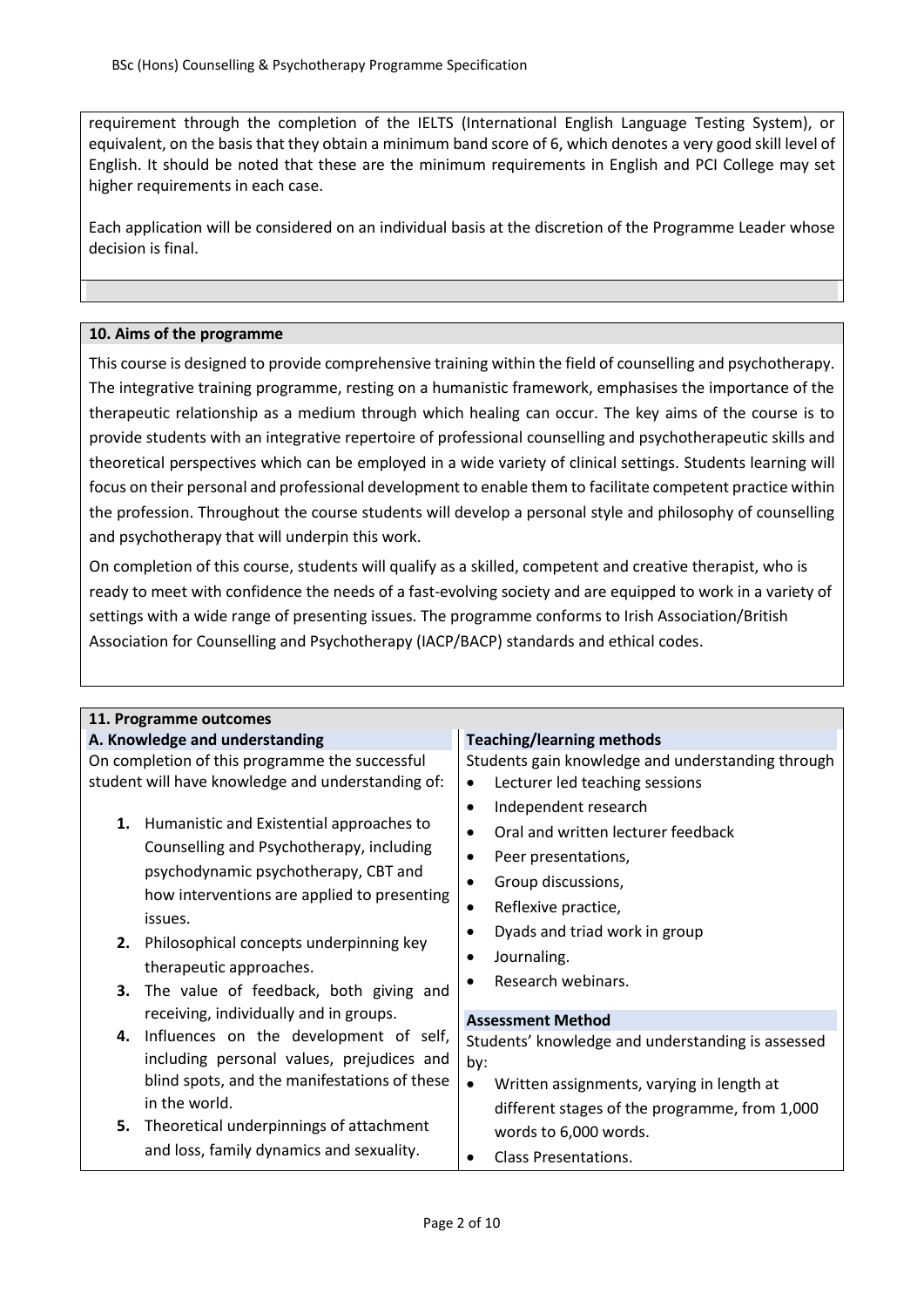| 6. Sensitivity around diversity and<br>multicultural issues in the counselling<br>room.<br>7. Practical casework management, legal<br>obligations, ethics and use of Supervision. | In the assignments students are asked to<br>٠<br>demonstrate critical understanding and<br>integration of key concepts, processes,<br>techniques, strategies, strengths, limitations and<br>developments of the various approaches;<br>Critical awareness of relevant literature and the<br>$\bullet$<br>student's own thoughts on the issues under<br>discussion should also be demonstrated.<br>Reflective self-assessment.<br>$\bullet$<br>Learning portfolio. |
|-----------------------------------------------------------------------------------------------------------------------------------------------------------------------------------|-------------------------------------------------------------------------------------------------------------------------------------------------------------------------------------------------------------------------------------------------------------------------------------------------------------------------------------------------------------------------------------------------------------------------------------------------------------------|
| <b>B. Skills</b>                                                                                                                                                                  | <b>Teaching/learning methods</b>                                                                                                                                                                                                                                                                                                                                                                                                                                  |
| On completion of this programme the successful                                                                                                                                    | Students learn cognitive skills through:                                                                                                                                                                                                                                                                                                                                                                                                                          |
| student will be able to:                                                                                                                                                          | Class discussions<br>٠                                                                                                                                                                                                                                                                                                                                                                                                                                            |
|                                                                                                                                                                                   | Skills demonstration and practice.<br>٠                                                                                                                                                                                                                                                                                                                                                                                                                           |
| Apply and integrate multiple perspectives and<br>1.                                                                                                                               | Group work.                                                                                                                                                                                                                                                                                                                                                                                                                                                       |
| theoretical frameworks to diverse areas of                                                                                                                                        | $\bullet$                                                                                                                                                                                                                                                                                                                                                                                                                                                         |
| Counselling and Psychotherapy.                                                                                                                                                    | Reflexive practice.<br>٠                                                                                                                                                                                                                                                                                                                                                                                                                                          |
| Identify and evaluate patterns and relevant<br>2.                                                                                                                                 | Lecturer and peer feedback.                                                                                                                                                                                                                                                                                                                                                                                                                                       |
| interventions in mental health, including the                                                                                                                                     | Research webinars.<br>$\bullet$                                                                                                                                                                                                                                                                                                                                                                                                                                   |
| role of medication.                                                                                                                                                               | Case studies.<br>٠                                                                                                                                                                                                                                                                                                                                                                                                                                                |
| Establish an appropriate setting for counselling,<br>3.                                                                                                                           | Recorded presentations<br>٠                                                                                                                                                                                                                                                                                                                                                                                                                                       |
| including making a working contract, managing                                                                                                                                     | Evaluation in small and plenary group settings.<br>٠                                                                                                                                                                                                                                                                                                                                                                                                              |
| personal and professional boundaries and                                                                                                                                          | <b>Assessment Method</b>                                                                                                                                                                                                                                                                                                                                                                                                                                          |
| managing ethical responsibilities.                                                                                                                                                | Students' cognitive skills are assessed by:                                                                                                                                                                                                                                                                                                                                                                                                                       |
| Demonstrate competency of base-line skills,<br>4.                                                                                                                                 | Academic Essays.<br>$\bullet$                                                                                                                                                                                                                                                                                                                                                                                                                                     |
| therapeutic interventions and knowledge of the                                                                                                                                    | Poster presentations.<br>$\bullet$                                                                                                                                                                                                                                                                                                                                                                                                                                |
| counselling process and profession, including                                                                                                                                     | Research plan, proposal timeline and thesis.<br>$\bullet$                                                                                                                                                                                                                                                                                                                                                                                                         |
| case formulation, treatment planning and                                                                                                                                          | <b>Class Presentations.</b><br>$\bullet$                                                                                                                                                                                                                                                                                                                                                                                                                          |
| interventions where appropriate.                                                                                                                                                  | Literature review.<br>$\bullet$                                                                                                                                                                                                                                                                                                                                                                                                                                   |
| Demonstrate best practice including, writing<br>5.                                                                                                                                | Reflexive Essays.<br>٠                                                                                                                                                                                                                                                                                                                                                                                                                                            |
| and managing case notes, engaging in                                                                                                                                              | Feedback from lecturers regarding the student's<br>٠                                                                                                                                                                                                                                                                                                                                                                                                              |
| Supervision, both group and individual and the                                                                                                                                    | performance in group discussion, group                                                                                                                                                                                                                                                                                                                                                                                                                            |
| practice of professional well-being.                                                                                                                                              | presentation and dyad/triad work.                                                                                                                                                                                                                                                                                                                                                                                                                                 |
| Demonstrate personal and professional<br>6.                                                                                                                                       | Case study.<br>٠                                                                                                                                                                                                                                                                                                                                                                                                                                                  |
| integration, including the capacity to work at                                                                                                                                    | Professional Learning portfolio.<br>٠                                                                                                                                                                                                                                                                                                                                                                                                                             |
| relational depth.                                                                                                                                                                 | <b>Evaluation of casework</b><br>$\bullet$                                                                                                                                                                                                                                                                                                                                                                                                                        |
| Skills related to group process; facilitation, self-<br>7.                                                                                                                        |                                                                                                                                                                                                                                                                                                                                                                                                                                                                   |
| evaluation and self-management.                                                                                                                                                   |                                                                                                                                                                                                                                                                                                                                                                                                                                                                   |
| Identify, evaluate and apply research methods,<br>8.                                                                                                                              |                                                                                                                                                                                                                                                                                                                                                                                                                                                                   |
| approaches and ethical issues, including the                                                                                                                                      |                                                                                                                                                                                                                                                                                                                                                                                                                                                                   |
| evaluation of peer-reviewed research and                                                                                                                                          |                                                                                                                                                                                                                                                                                                                                                                                                                                                                   |
| evidence-based practice.                                                                                                                                                          |                                                                                                                                                                                                                                                                                                                                                                                                                                                                   |
|                                                                                                                                                                                   |                                                                                                                                                                                                                                                                                                                                                                                                                                                                   |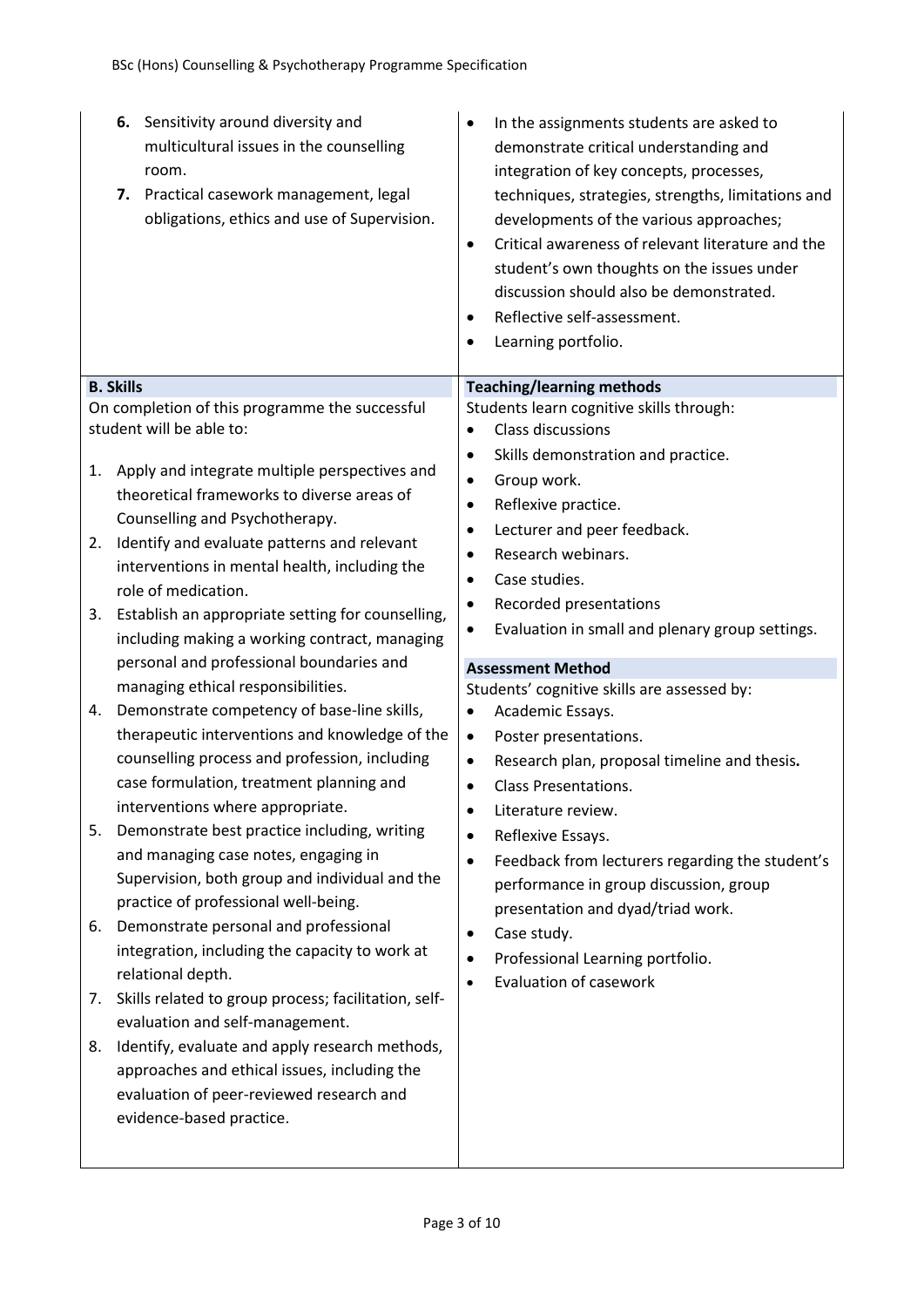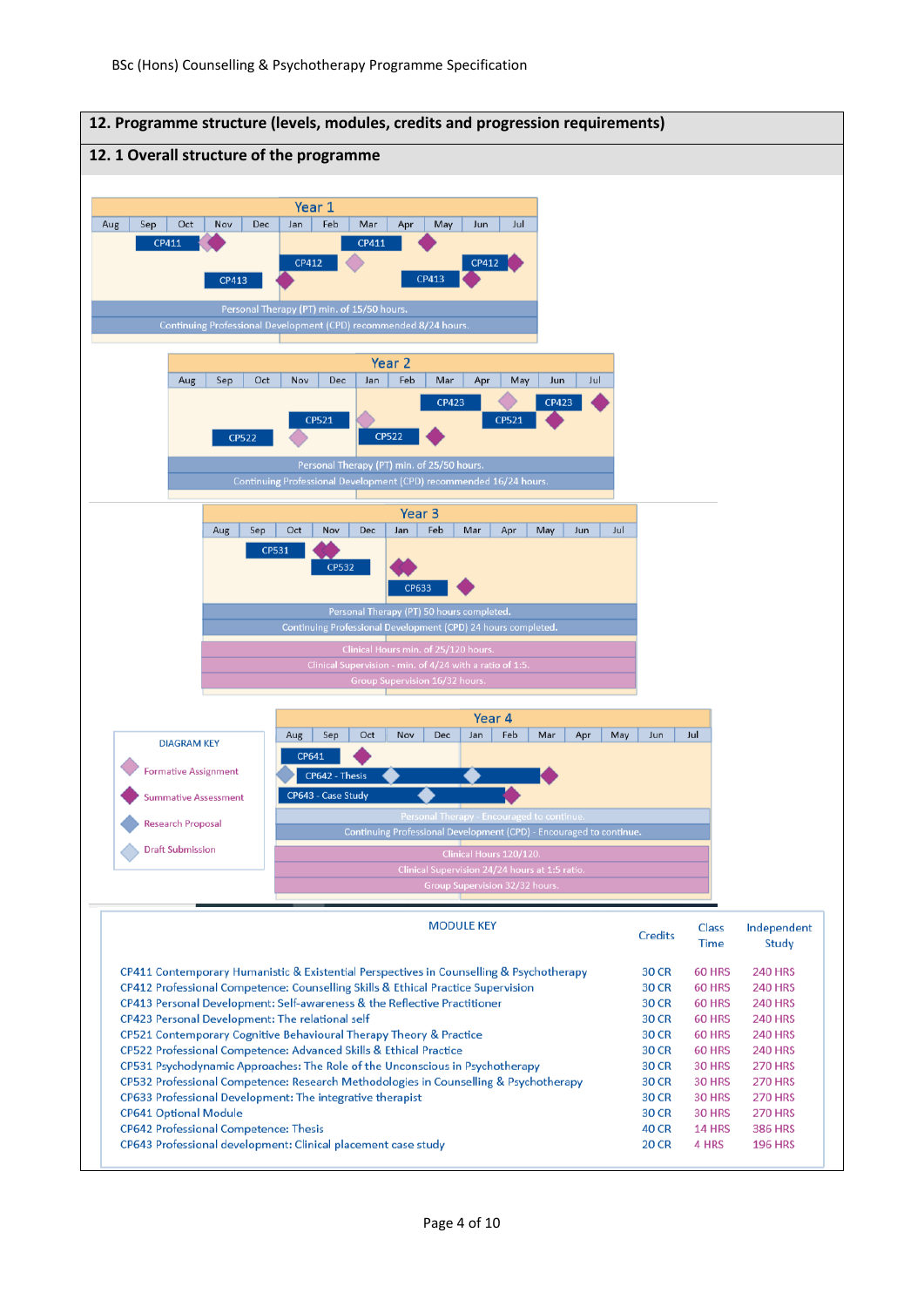The course is studied over a period of four academic years part-time. It is offered in Dublin, Kilkenny, Athlone, Cork, Limerick and Belfast.

Students are required to attend a minimum of 50 hours of personal therapy (on a regular basis) whilst enrolled on the programme. Students are encouraged to begin personal therapy as soon as possible after they have accepted a place on the course, and at the latest they need to have started before the commencement of their second term. Students must attend a therapist that is IACP (Irish Association for Counselling and Psychotherapy)/BACP (British Association for Counselling and Psychotherapy)/IAHIP (Irish Association of Humanistic and Integrative Psychotherapy) accredited or equivalent.

Over the course of the programme students are required to attend four one-day workshops, or the equivalent (i.e. 24 hours in total) in courses/lectures relating to personal and/or professional development. These may be provided by PCI College or any other appropriate CPD workshop provider as recognised by IACP/BACP. No more than half of these hours can come from one particular workshop/course. A maximum of 8 CPD hours can be on the topic of personal development with the remaining hours allocated to topics of professional development.

Approaching the end of the first semester of Second Year students may begin to look at their readiness to engage in client work under Supervision with a suitably qualified and accredited Supervisor. Students are supported by the College in sourcing such a supervisor in their local area. This Supervision is external to the College and takes place on a one to one basis. Group supervision is also provided by the College. Students must be deemed ready to see clients by the end of Second Year in order to progress to the Third Year of the programme.

Students will need to achieve a minimum of 120 hours client work along with a minimum of 24 hours of supervision at a ratio of 1 supervision session for every 5 client hours completed. Completion of these hours in client work and related supervision is essential in order to receive the BSc (Hons) Counselling & Psychotherapy. All client work undertaken must be within the 32 counties of Ireland.

Students are supported by the College to source suitable clients through the following:

- **1.** A Low Cost Counselling Service in various venues throughout the country
- **2.** A range of external Counselling Placements.

| 12.2 Levels and modules                                                                                                                                                                                                                                                                                                                                           |                 |                                                                                                                                                                                                                                                                                                                                                                                                |  |  |  |  |  |  |
|-------------------------------------------------------------------------------------------------------------------------------------------------------------------------------------------------------------------------------------------------------------------------------------------------------------------------------------------------------------------|-----------------|------------------------------------------------------------------------------------------------------------------------------------------------------------------------------------------------------------------------------------------------------------------------------------------------------------------------------------------------------------------------------------------------|--|--|--|--|--|--|
| Level $4(1)$                                                                                                                                                                                                                                                                                                                                                      |                 |                                                                                                                                                                                                                                                                                                                                                                                                |  |  |  |  |  |  |
| <b>COMPULSORY</b>                                                                                                                                                                                                                                                                                                                                                 | <b>OPTIONAL</b> | PROGRESSION REQUIREMENTS                                                                                                                                                                                                                                                                                                                                                                       |  |  |  |  |  |  |
| Students must take all of the<br>following:<br>CP411 Contemporary<br>Humanistic & Existential<br>Perspectives in Counselling &<br>Psychotherapy.<br>CP412 Professional<br>Competence: Counselling<br>Skills & Ethical Practice<br>CP413 Personal<br>Development: Self-awareness<br>& the Reflective Practitioner<br>CP423 Personal<br>Development: The relational | N/A             | 85% Attendance.<br>$\bullet$<br>Engagement in class.<br>$\bullet$<br>Minimum of a pass grade in each<br>$\bullet$<br>assessment.<br>Engagement in Personal Therapy.<br>$\bullet$<br>Successful completion of<br>$\bullet$<br>minimum 60 credits from<br>modules CP411, CP412 & CP413<br>(or equivalent) to progress to<br>Year 2.<br>120 level 4 credits for CertHE exit<br>$\bullet$<br>award |  |  |  |  |  |  |
| self                                                                                                                                                                                                                                                                                                                                                              |                 |                                                                                                                                                                                                                                                                                                                                                                                                |  |  |  |  |  |  |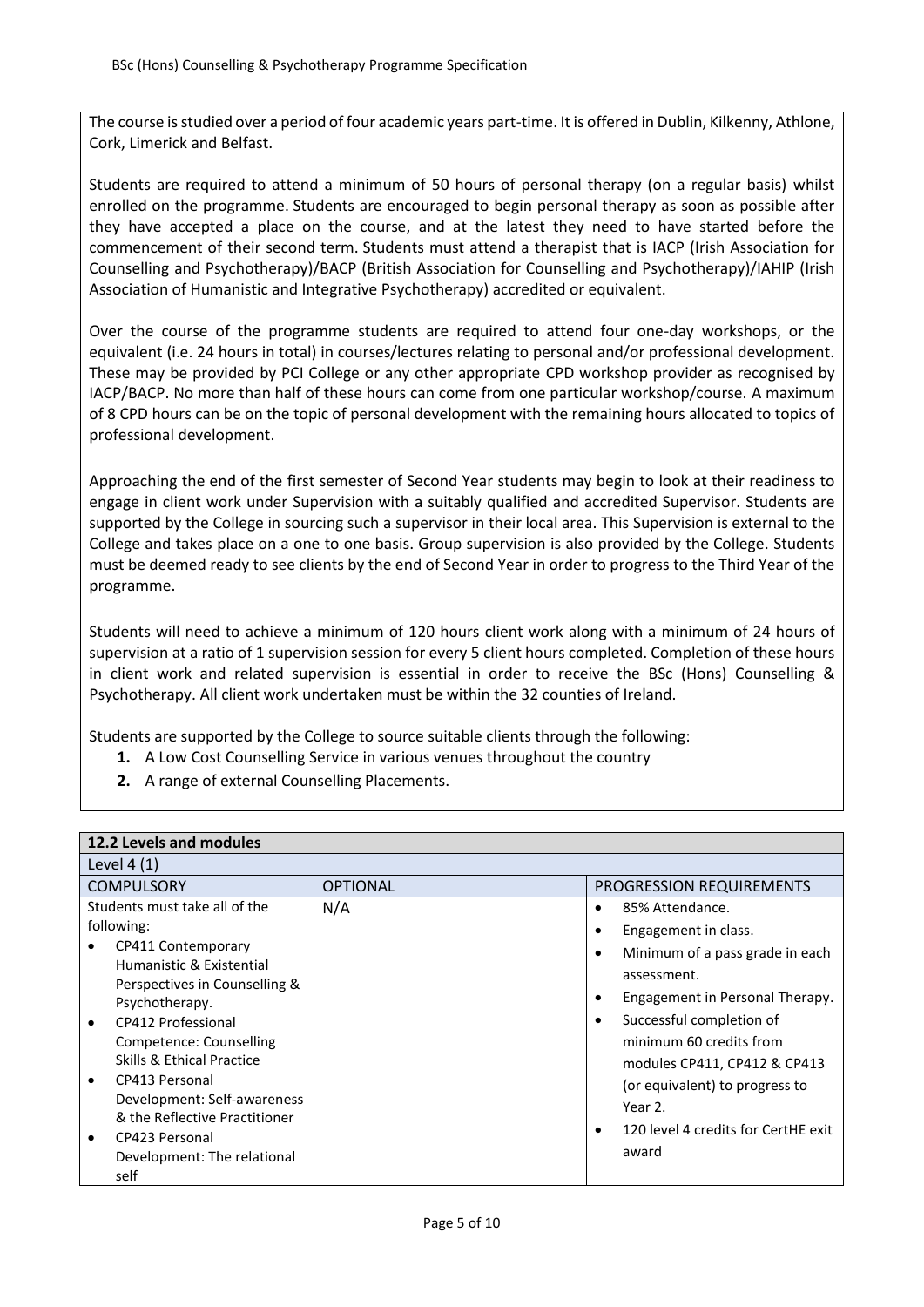| Level $5(2)$                                                                                                                                                                                                                                                                                                                                                                                                                               |                    |                                                                                                                                                                                                                                                               |                                                                                                                                                                                                                                                                                                                                                                                                                                                                                                                                                       |
|--------------------------------------------------------------------------------------------------------------------------------------------------------------------------------------------------------------------------------------------------------------------------------------------------------------------------------------------------------------------------------------------------------------------------------------------|--------------------|---------------------------------------------------------------------------------------------------------------------------------------------------------------------------------------------------------------------------------------------------------------|-------------------------------------------------------------------------------------------------------------------------------------------------------------------------------------------------------------------------------------------------------------------------------------------------------------------------------------------------------------------------------------------------------------------------------------------------------------------------------------------------------------------------------------------------------|
| <b>COMPULSORY</b>                                                                                                                                                                                                                                                                                                                                                                                                                          |                    | <b>OPTIONAL</b>                                                                                                                                                                                                                                               | PROGRESSION REQUIREMENTS                                                                                                                                                                                                                                                                                                                                                                                                                                                                                                                              |
| Students must take all of the<br>following:<br>CP521 Contemporary<br>Cognitive Behavioural<br>Therapy Theory & Practice<br>CP522 Professional<br>$\bullet$<br><b>Competence: Advanced Skills</b><br>& Ethical Practice<br>CP531 Psychodynamic<br>$\bullet$<br>Approaches: The Role of the<br>Unconscious in<br>Psychotherapy<br>CP532 Professional<br>$\bullet$<br>Competence: Research<br>Methodologies in Counselling<br>& Psychotherapy |                    | N/A                                                                                                                                                                                                                                                           | 85% Attendance.<br>$\bullet$<br>Engagement in class.<br>$\bullet$<br>Minimum of a pass grade in each<br>$\bullet$<br>assessment.<br>Engagement with Supervision.<br>$\bullet$<br><b>Commencement of Clinical</b><br>$\bullet$<br>Placement elements.<br>Successful completion of<br>$\bullet$<br>minimum 150 credits from<br>modules CP411, CP412, CP413,<br>CP423, CP521 & CP523 (or<br>equivalent) to progress to Year 3.<br>120 level 4 and 120 level 5<br>$\bullet$<br>credits for DipHE exit award                                               |
| Level 6 (3)                                                                                                                                                                                                                                                                                                                                                                                                                                |                    |                                                                                                                                                                                                                                                               |                                                                                                                                                                                                                                                                                                                                                                                                                                                                                                                                                       |
| <b>COMPULSORY</b>                                                                                                                                                                                                                                                                                                                                                                                                                          |                    | <b>OPTIONAL</b>                                                                                                                                                                                                                                               | PROGRESSION REQUIREMENTS                                                                                                                                                                                                                                                                                                                                                                                                                                                                                                                              |
| Students must take all of the<br>following:<br>CP633 Professional<br>Development: The integrative<br>therapist<br>CP642 Professional<br>$\bullet$<br>Competence: Thesis<br>CP643 Professional<br>$\bullet$<br>development: Clinical<br>placement case study                                                                                                                                                                                |                    | Students must also choose one module<br>from the following:<br>CP641A Advanced Humanistic<br>$\bullet$<br>Psychotherapy<br>CP641B Advanced Cognitive<br>$\bullet$<br>Behavioural Psychotherapy<br>CP641C Advanced Psychodynamic<br>$\bullet$<br>Psychotherapy | $\bullet$<br>85% Attendance.<br>Engagement in class.<br>$\bullet$<br>Minimum of a pass grade in each<br>$\bullet$<br>assessment.<br>Clinical elements underway or<br>$\bullet$<br>completed.<br>Successful completion of<br>$\bullet$<br>minimum 240 credits from<br>modules CP411, CP412, CP413,<br>CP423, CP521, CP523, CP531,<br>CP532 & CP633 (or equivalent) to<br>progress to Year 4.<br>360 credits successfully<br>$\bullet$<br>completed for BSc (Hons) award<br>(120 credits at level 4, 120 credits<br>at level 5, 120 credits at level 6) |
|                                                                                                                                                                                                                                                                                                                                                                                                                                            |                    | 12.3 Non-compensatable modules (note statement in 12.2 regarding FHEQ levels)                                                                                                                                                                                 |                                                                                                                                                                                                                                                                                                                                                                                                                                                                                                                                                       |
| <b>Module level</b>                                                                                                                                                                                                                                                                                                                                                                                                                        | <b>Module code</b> |                                                                                                                                                                                                                                                               |                                                                                                                                                                                                                                                                                                                                                                                                                                                                                                                                                       |
| 4                                                                                                                                                                                                                                                                                                                                                                                                                                          |                    | CP411, CP412, CP413, CP423.                                                                                                                                                                                                                                   |                                                                                                                                                                                                                                                                                                                                                                                                                                                                                                                                                       |
| 5                                                                                                                                                                                                                                                                                                                                                                                                                                          |                    | CP521, CP522, CP531, CP532                                                                                                                                                                                                                                    |                                                                                                                                                                                                                                                                                                                                                                                                                                                                                                                                                       |
| 6                                                                                                                                                                                                                                                                                                                                                                                                                                          |                    | CP633, CP641, CP642, CP643                                                                                                                                                                                                                                    |                                                                                                                                                                                                                                                                                                                                                                                                                                                                                                                                                       |

### **13. Information about assessment regulations**

Information on how the formal assessment regulations work, including details of how award classifications are determined, can be found in the Middlesex University Regulations at https://www.mdx.ac.uk/ data/assets/pdf file/0025/49228/Grade-Criteria-Guide.pdf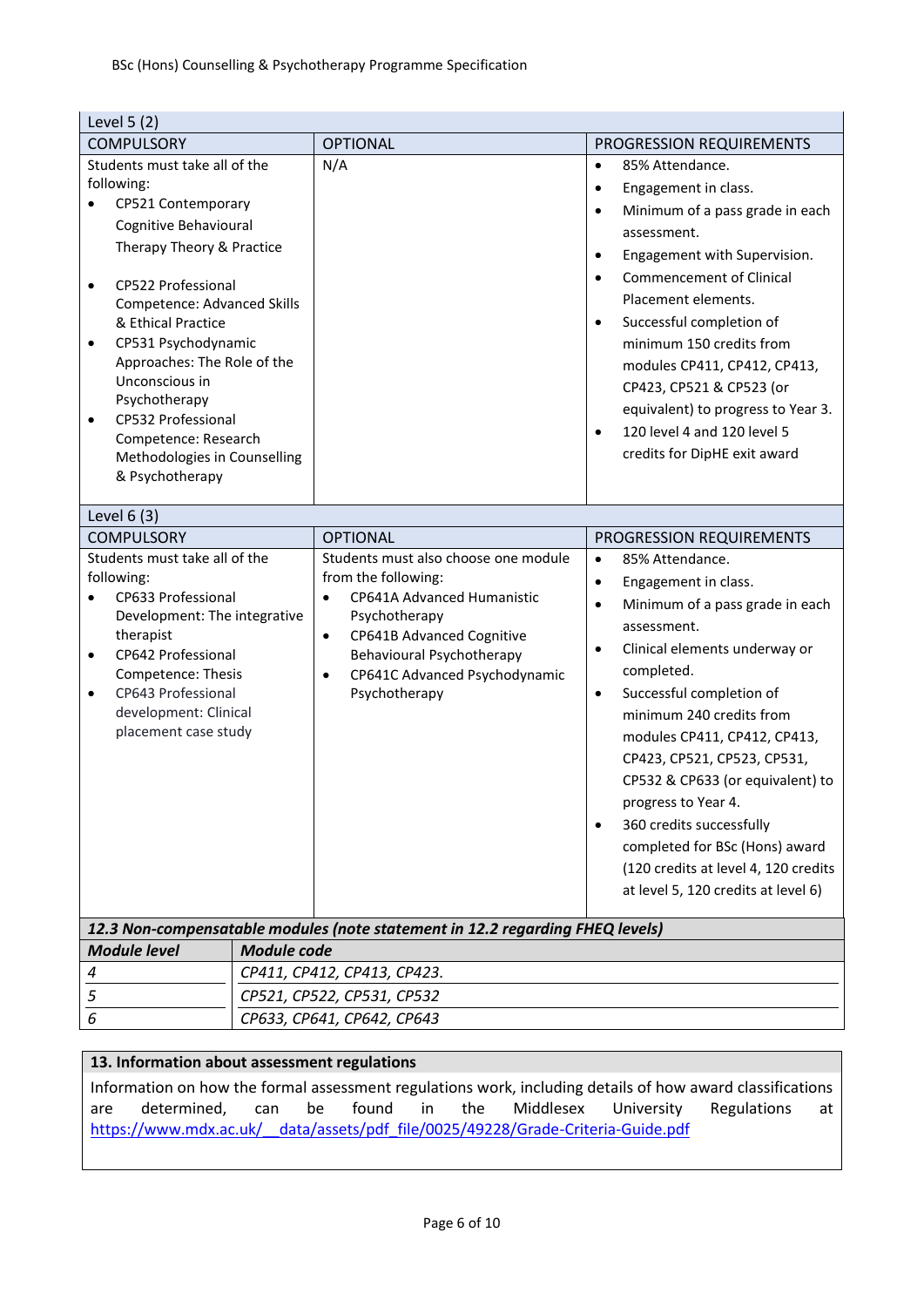- Practical aspects of the programme are often assessed via coursework that may be carried out using inclass assessment.
- Theoretical material is assessed by coursework.
- Grades are awarded on the Middlesex University scale of 1–20, with Grade 1 being the highest. To pass a module all components, both coursework and examination, must be passed individually with a minimum grade of 16. Failure in one of the components will result in the failure of the module.

For additional information on assessment and how learning outcomes are assessed please refer to the individual module narratives for this programme.

#### **14. Placement opportunities, requirements and support (if applicable)**

Students must complete at least 120 hours of work with clients during the programme. Students have been approved by IACP to work remotely with clients and deliver therapy online until it is considered safe to resume face to face working.

Students are supported by the College to source suitable clients through the following:

#### **PCI College Counselling Service**

This service is a not-for-profit initiative. It is funded and operated by PCI College. The service has been established partly to provide all our students with a source of clients in order to facilitate completion of 120 hours client work. Clients are referred to students directly through the service. If you would like further information on PCI Counselling Service please consult the web site [\(http://www.pcicollege.ie/counselling-service/lowcostcounselling\)](http://www.pcicollege.ie/counselling-service/lowcostcounselling) and the Facebook page [\(https://www.facebook.com/pcicounsellingservice\)](https://www.facebook.com/pcicounsellingservice) or in the Client Work Information section in the programme handbook.

#### **College Approved Counselling Placements**

As far as possible, students are assisted in finding suitable placement situations in their local area. PCI College approves a number of counselling placements in various organisations each academic year. These organisations include professional counselling services, community projects, health care services, medical health practices, community and family resource centres etc. The College establishes a 4-way placement agreement remains in contact with the organisation for the duration of the placement to ensure best practice is adhered to. All external Supervisors are required to be accredited with IACP/BACP/IAHIP.

**Further details regarding client work and supervision can be found in appendix 2 of the programme handbook.**

#### **15. Future careers (if applicable)**

**On successful completion of this programme, graduates decide on the course of action most appropriate to their needs and ambitions. The following avenues are open to them:**

Some graduates enter the world of counselling and psychotherapy as practitioners and attain accreditation as counsellors when they have completed the minimum number of hours of supervised counselling required by the accrediting body, namely the IACP/BACP, currently 450 hours.

Graduates may choose to work in employment settings where the care of people is a real concern and part of their job description. Graduates may offer their services as counsellors on a professional basis to bodies with a special focus.

Graduates may choose to specialise in an area of helping that appeals to them for their own particular reasons. Some will use this programme as a stepping-stone to further study in counselling and psychotherapy or the social sciences and participate in practice only insofar as they need to do so to fulfil requirements in more advanced studies.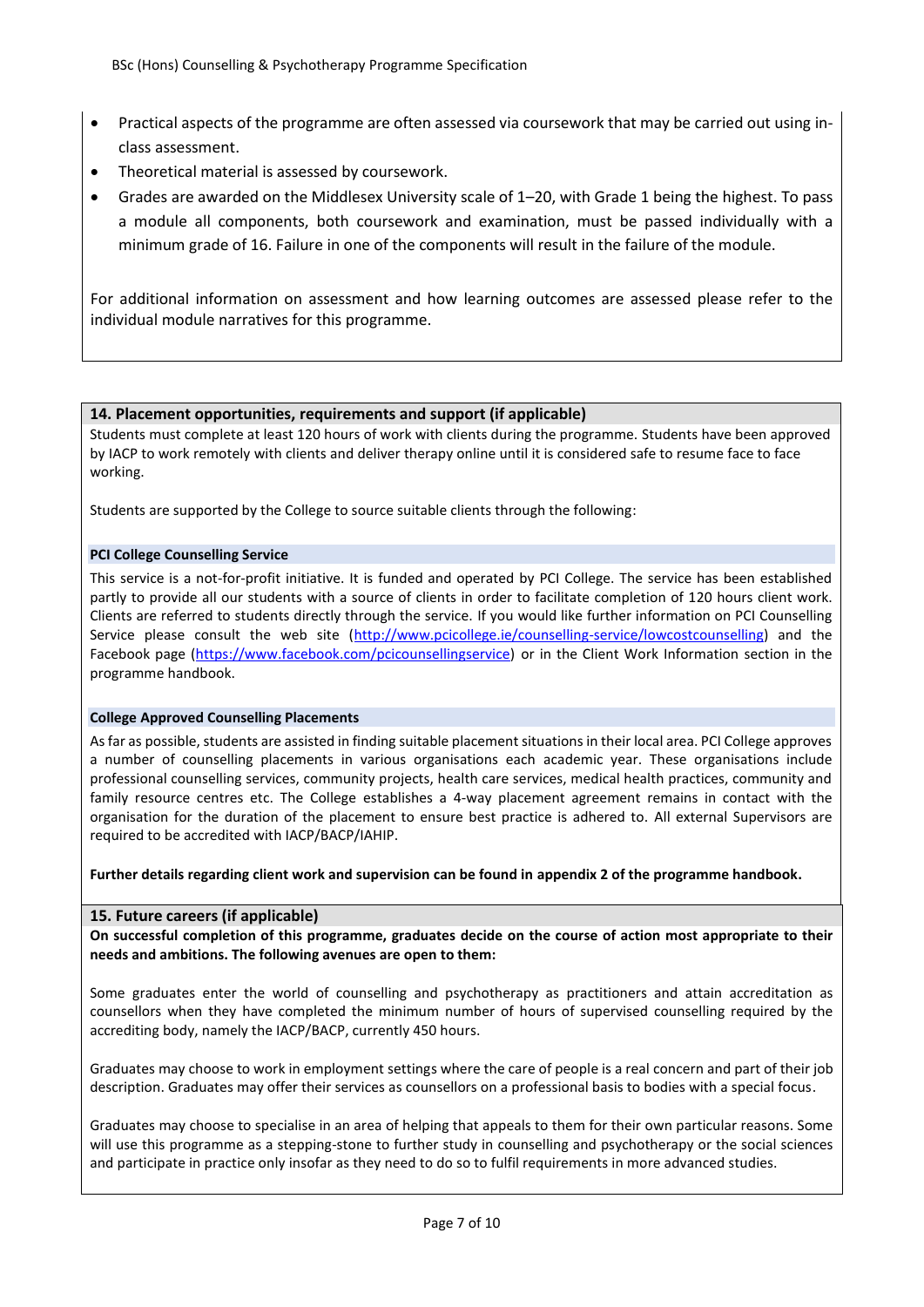#### **16. Particular support for learning (if applicable)**

Students have access to an Academic Writing guide to support them in the structure, content and referencing system to be used. Assignment writing guidance is also provided in class during the first module of each academic year. Academic writing tutorials are available to all students within the **Academic Writing Knowledge Base** on the Student Portal. This also contains a suite of academic writing tools, including videos, presentations, tools and templates.

Students who have specific learning disabilities are given extra support on an individual basis (e.g. allowances made for standard of written work, option to present assignments in the form of audio recordings, extra time allowed to complete assignments etc.). A formal diagnosis by a qualified psychologist is necessary in order for this support to be accessed. All learning support is assessed via the Disability Officer.

Disability supports:

[https://pcicollegestudents.sharepoint.com/Resources/Forms/Forms/AllItems.aspx?viewid=01f7ee89%2D2253%2D47](https://pcicollegestudents.sharepoint.com/Resources/Forms/Forms/AllItems.aspx?viewid=01f7ee89%2D2253%2D47b1%2Dbc01%2Db2a9d0a90848&id=%2FResources%2FForms%2FDisability%20Documents) [b1%2Dbc01%2Db2a9d0a90848&id=%2FResources%2FForms%2FDisability%20Documents](https://pcicollegestudents.sharepoint.com/Resources/Forms/Forms/AllItems.aspx?viewid=01f7ee89%2D2253%2D47b1%2Dbc01%2Db2a9d0a90848&id=%2FResources%2FForms%2FDisability%20Documents)

| 17. JACS code (or other relevant coding<br>system) | B940                        |
|----------------------------------------------------|-----------------------------|
| 18. Relevant QAA subject benchmark<br>group(s)     | Counselling & Psychotherapy |

#### **19. Reference points**

The following reference points were used in the design of this programme:

- The IACP Course Accreditation Proces[s http://www.iacp.ie/Course-Accreditation-Process](http://www.iacp.ie/Course-Accreditation-Process)
- The BACP Course Accreditation Scheme <http://www.bacp.co.uk/accreditation/COURSE%20ACCREDITATION%20SCHEME/>
- Quality and Qualifications Ireland (QQI) Draft Awards Standards for Counselling & Psychotherapy [https://www.qqi.ie/Publications/Publications/Counselling%20and%20Psychotherapy%20-](https://www.qqi.ie/Publications/Publications/Counselling%20and%20Psychotherapy%20-%20QQI%20Award%20Standards%202014.pdf) [%20QQI%20Award%20Standards%202014.pdf](https://www.qqi.ie/Publications/Publications/Counselling%20and%20Psychotherapy%20-%20QQI%20Award%20Standards%202014.pdf)

| 20. Other information |  |  |
|-----------------------|--|--|
| <b>NA</b>             |  |  |
|                       |  |  |

Please note programme specifications provide a concise summary of the main features of the programme and the learning outcomes that a typical student might reasonably be expected to achieve if they take full advantage of the learning opportunities that are provided. More detailed information about the programme can be found in the student programme handbook and the University Regulations.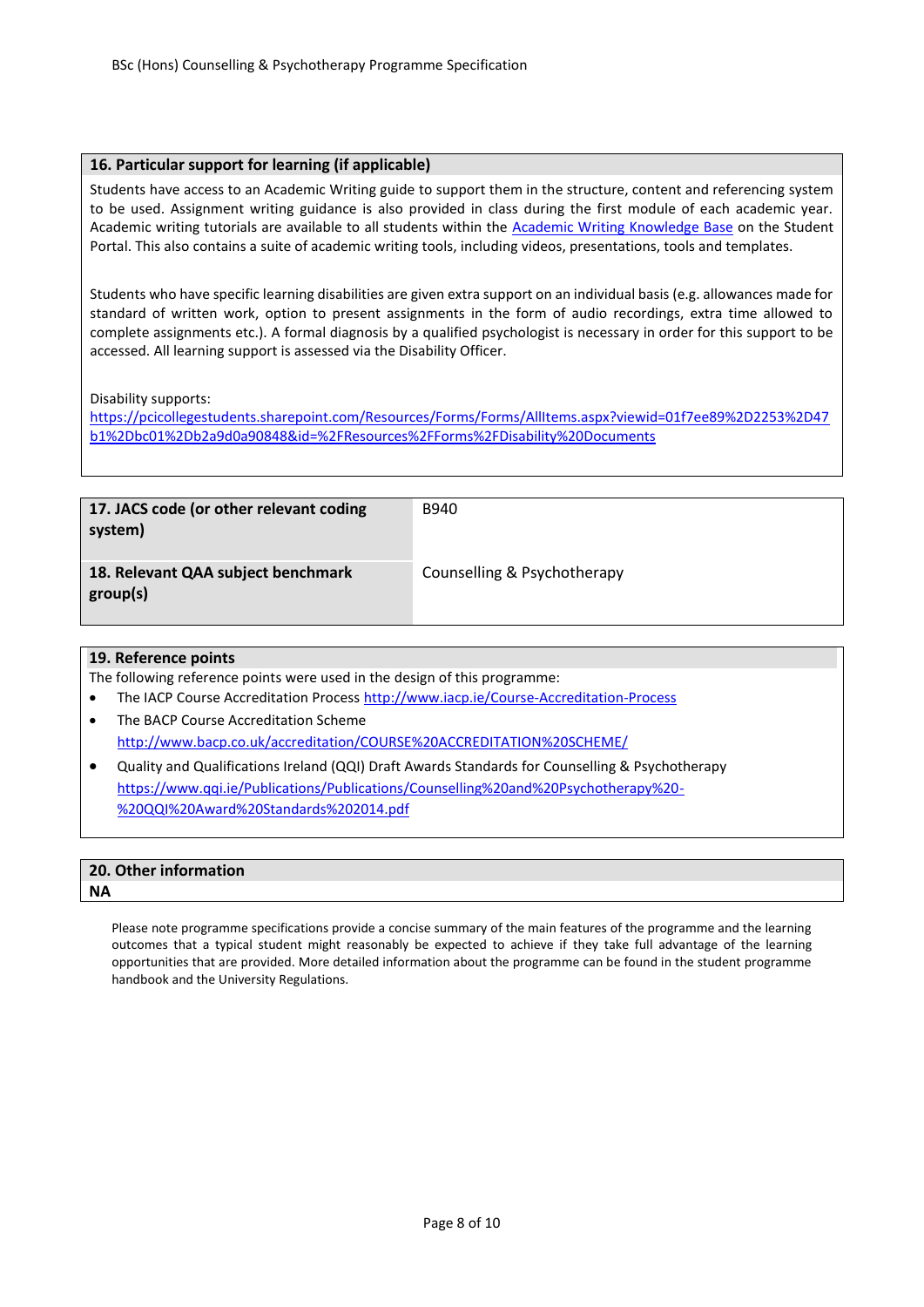## **Curriculum map for BSc (Hons) Counselling & Psychotherapy**

This section shows the highest level at which programme outcomes are to be achieved by all graduates, and maps programme learning outcomes against the modules in which they are assessed.

#### **Programme learning outcomes**

|                | Knowledge and understanding                                                                                                                                                                                           |
|----------------|-----------------------------------------------------------------------------------------------------------------------------------------------------------------------------------------------------------------------|
| A1             | Humanistic and Existential approaches to Counselling and Psychotherapy, including psychodynamic<br>psychotherapy, CBT and how interventions are applied to presenting issues.                                         |
| A2             | Philosophical concepts underpinning key therapeutic approaches.                                                                                                                                                       |
| A3             | The value of feedback, both giving and receiving, individually and in groups.                                                                                                                                         |
| A4             | Influences on the development of self, including personal values, prejudices and blind spots, and the<br>manifestations of these in the world.                                                                        |
| A <sub>5</sub> | Theoretical underpinnings of attachment and loss, family dynamics and sexuality.                                                                                                                                      |
| A <sub>6</sub> | Sensitivity around diversity and multicultural issues in the counselling room.                                                                                                                                        |
| A7             | Practical casework management, legal obligations, ethics and use of Supervision.                                                                                                                                      |
| <b>Skills</b>  |                                                                                                                                                                                                                       |
| <b>B1</b>      | Apply and integrate multiple perspectives and theoretical frameworks to diverse areas of Counselling and<br>Psychotherapy.                                                                                            |
| <b>B2</b>      | Identify and evaluate patterns and relevant interventions in mental health, including the role of medication.                                                                                                         |
| <b>B3</b>      | Establish an appropriate setting for counselling, including making a working contract, managing personal and<br>professional boundaries and managing ethical responsibilities.                                        |
| <b>B4</b>      | Demonstrate competency of base-line skills, therapeutic interventions and knowledge of the counselling process<br>and profession, including case formulation, treatment planning and interventions where appropriate. |
| <b>B5</b>      | Demonstrate best practice including, writing and managing case notes, engaging in Supervision, both group and<br>individual and the practice of professional well-being.                                              |
| <b>B6</b>      | Demonstrate personal and professional integration, including the capacity to work at relational depth.                                                                                                                |
| <b>B7</b>      | Skills related to group process; facilitation, self-evaluation and self-management.                                                                                                                                   |
| B <sub>8</sub> | Identify, evaluate and apply research methods, approaches and ethical issues, including the evaluation of peer-<br>reviewed research and evidence-based practice.                                                     |

|    | Programme outcomes                      |    |    |    |                |    |           |           |                |           |           |                |           |                |
|----|-----------------------------------------|----|----|----|----------------|----|-----------|-----------|----------------|-----------|-----------|----------------|-----------|----------------|
| A1 | A2                                      | A3 | A4 | A5 | A <sub>6</sub> | A7 | <b>B1</b> | <b>B2</b> | B <sub>3</sub> | <b>B4</b> | <b>B5</b> | B <sub>6</sub> | <b>B7</b> | B <sub>8</sub> |
|    | Highest level achieved by all graduates |    |    |    |                |    |           |           |                |           |           |                |           |                |
|    | b                                       | 6  |    |    | 6              |    | 6         | 6         | 6              |           | 6         | ь              |           |                |